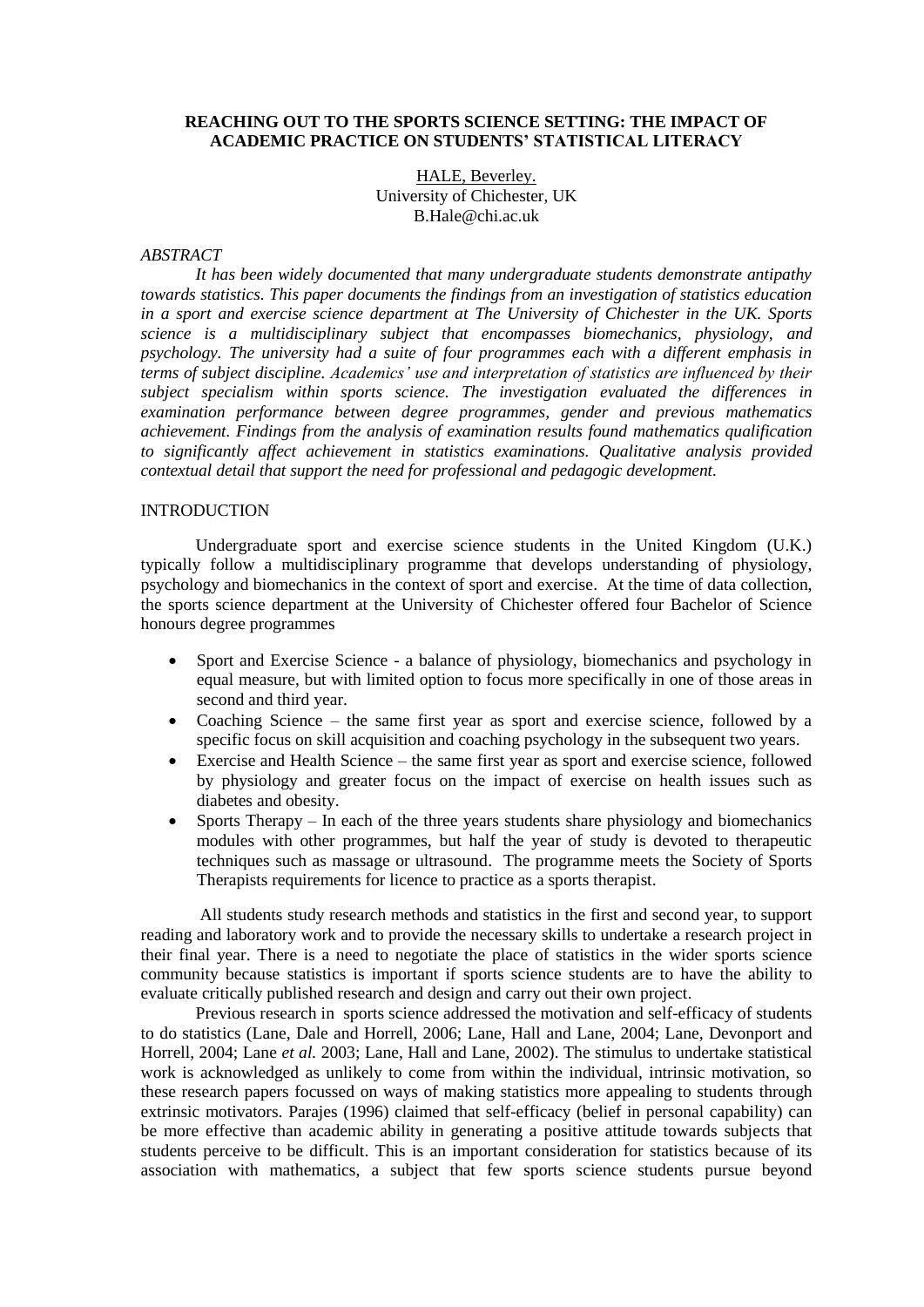compulsory schooling. An important finding from the studies of Lane *et al.* was that sports science students had little self-efficacy in statistics.

A considerable body of literature addresses the tension between Mathematics and Statistics. Murtonen and Titterton (2004) concluded that students" *perception* of statistics as a branch of mathematics is sufficient to adversely affect their learning experiences, and Murtonen, Olkinuora, Tynjälä, and Lehtinen (2008) claimed the similarity with mathematics to discourage student engagement and compromise the quality of learning. Murphy (2008) and Hencken (2005) advocated teaching that emphasises the purpose of the analysis and the interpretation of results in the research context, rather than computational processes. Chatzisarantis and Williams (2006) claimed a practical perspective through use of 'real' situations and data to capture students' imaginations such that motivation to solve a problem should increase; a belief shared by many other authors (for example, Murphy, 2008; Davies, 2006; Graham, 2006). These perspectives raise questions about what should be included in taught courses to enable sports science students to develop statistical literacy.

The convergence of psychology, physiology and biomechanics within sports science demands careful reflection and management if students are to have a coherent experience. Applied statistics is a discipline on the periphery of these diverse communities of practice. Students can receive mixed messages from tutors within specific disciplines, who use different statistical terminology to explain the same procedures. These inconsistencies promote insecurity, raise anxiety, and cause students to become alienated from statistics in favour of safer, more consistently presented parts of sports science. As the values of respected tutors and researchers are subconsciously absorbed as part of the students" experiences, they have a crucial influence on the development of attitudes towards statistics (Becher and Trowler, 2001).

Statistics is often taught by academics whose experience of statistics was gained during the study of sports science, physiology, or psychology, or through subsequent research. As a result of these experiences, the uses and interpretation of statistics have a particular disciplinary bias (Soler, 2010). In addition, tutors may not have the confidence to branch beyond their individual experiences. Hencken (2005) suggested this lack of confidence in tutors to limit the scope of problems presented to sports science students as those teaching statistics did not want to step outside their experiential comfort zone. Such constraints may limit the opportunities that students have to question and develop their statistical learning. Little research has been conducted to explore the impact of the demands of sports science on learning statistics.

The research explained in this paper was undertaken to explore the multifaceted experiences of learning statistics in a specific sport science context. Statistics was taught by three tutors, two of these were from a sports science background (a biomechanist and a physiologist) and the third (the author) from an applied statistics background. Students attended a mix of statistics seminars and practical workshops during the first and second years of a three year degree programme. In both years assessment was through a statistics examination which required students to use computer software to analyse a given data set and to interpret the results obtained. The first year examination paper provided more guidance than the second year paper and demanded less complex analysis. There was concern that the practice of assessment through examination compromised the development of statistical literacy, and also that mathematical incompetence affected the students' ability to attain high marks. Additionally, it was thought vital to gain an insight into the impact of degree programme on attainment in statistics examinations, because the choice of degree programme represented the disciplinary interest of each student.

# HYPOTHESES AND RESEARCH QUESTIONS

The following hypotheses were investigated quantitatively:

- Statistics examination marks differ between male and female sports science undergraduate students
- Degree programme affects first and second year undergraduates' achievement in Statistics examinations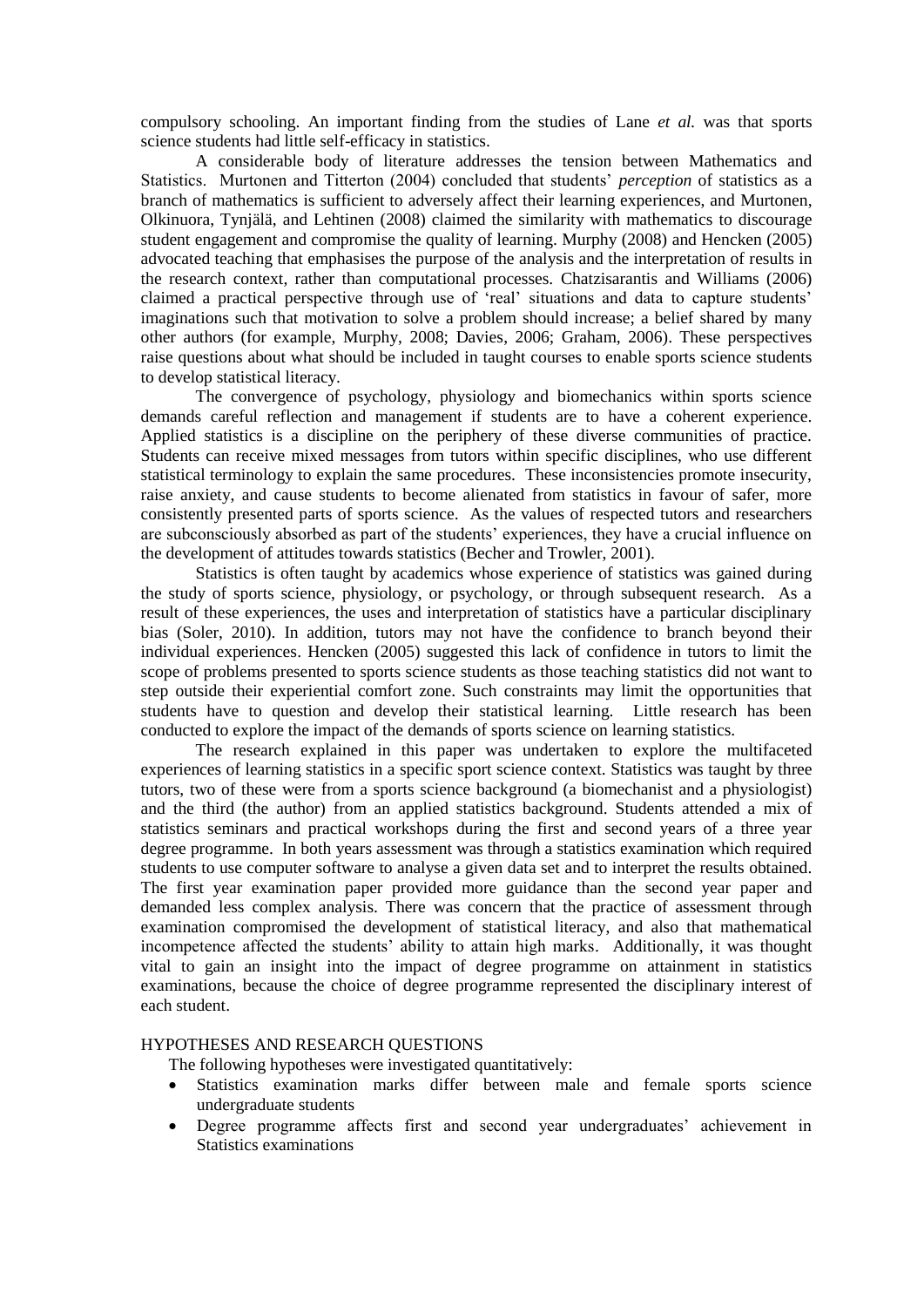Level of Mathematics qualification attained prior to registration at university affects first and second year undergraduates' achievement in statistics examinations.

Potential interactions of the above factors were also considered as part of this paper.

Qualitative research questions explored students" perspectives on their learning experiences.

# **METHODS**

The student sample consisted of all those registered for sports science degree programmes in June 2006, and spanned three years of undergraduate students (n=336). Gender and degree programme were included in the data collection and analysis because the professional experiences of those teaching statistics modules suggested they impinged on students" abilities to do well in statistics examinations. Mathematical competence was measured by the mathematics examination grade required for entry to the university. For most students this was the compulsory UK postsixteen GCSE grade, although 25 students (7.4%) had qualifications above GCSE level. Three students had various overseas mathematics qualifications and data were unavailable for a further 22 students, whose entry records were incomplete or because they entered with mature entry portfolios. The sample for analysis was therefore reduced to 311 students. All data were collated from university records. All students had completed the first year, but five had yet to take the statistics examination, further reducing the sample size to 306. Two hundred and six students had completed the second year. Marks analysed for the second year statistics examination were from a subset of those whose first year marks were analysed.

Three way ANOVA (Gender x degree programme x mathematics qualification) investigated potential main effects and interactions on statistics examination marks. Prior to analysis it was ascertained that such a three way split maintained large enough group sizes for results to be meaningful. Mathematics qualifications were coded to represent the UK baseline entry qualification to university (GCSE grade C), a middle mark above the baseline entry (GCSE grade B), or a 'better' mathematics qualification (GCSE grade A, or a further qualification such as a UK A level or International Baccalaureat). These codings were necessary to provide groups with sufficient numbers. *Post hoc* tests further explained the significant results.

A self-selected group of twelve second year undergraduate students volunteered to be interviewed about their learning experiences as they studied the second year statistics module. All degree programmes were represented in this sample, although representation was not proportional to the relative sizes of the programmes. Semi-structured interviews were employed to guide students to consider the same areas of learning and teaching. Questions for the interview schedule were developed from a consultation with academic staff and scrutiny of previous year"s student evaluations of the module. Findings from the quantitative analysis led to the inclusion of a specific exploration of students" previous experiences with mathematics. Inductive and deductive analysis identified themes in the data.

# QUANTITATIVE RESULTS

A preliminary analysis explored the means and standard deviations of statistics marks when split by each factor separately. These summary values can be seen in Table 1. Although normally distributed, the marks were not closely clustered around the means. Table 1 clearly shows that marks for the second year examination are worse than those for the first year examination, and that Coaching Science and Exercise and Health Science students, and those with GCSE grade C in Mathematics did not achieve good marks for statistics examinations.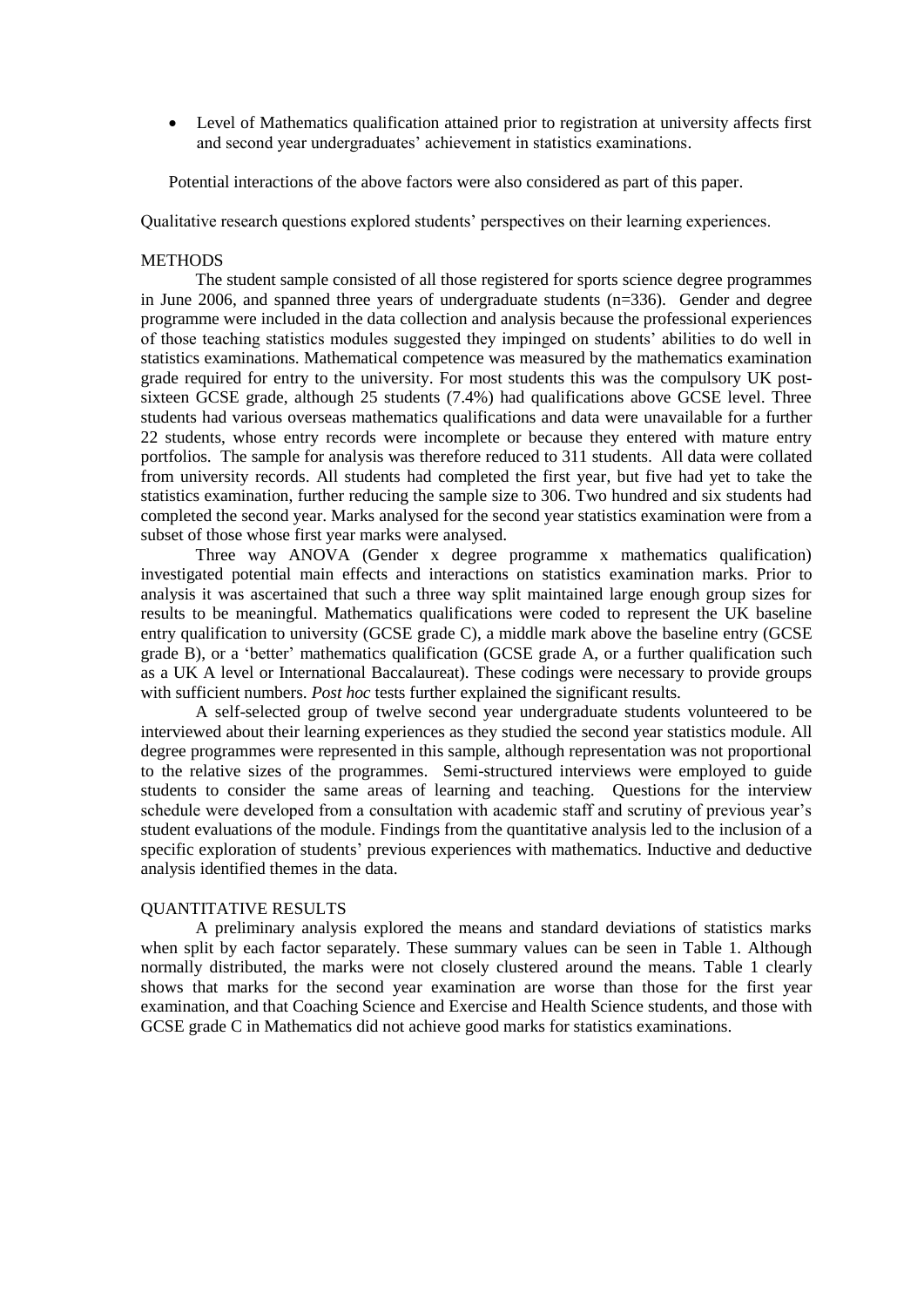|                                    | 1 <sup>st</sup> Year Statistics | $2nd$ Year Statistics    |
|------------------------------------|---------------------------------|--------------------------|
|                                    | <b>Examination Marks</b>        | <b>Examination Marks</b> |
| <b>GENDER</b>                      |                                 |                          |
| Male                               | 51.19 (15.92)                   | 42.74 (18.58)            |
| Female                             | 51.40 (16.30)                   | 43.03 (19.92)            |
| <b>DEGREE PROGRAMME</b>            |                                 |                          |
| Sport and Exercise Science         | 52.49 (16.32)                   | 43.51 (20.06)            |
| <b>Coaching Science</b>            | 48.57 (15.75)                   | 37.07 (15.89)            |
| <b>Exercise and Health Science</b> | 44.74 (13.75)                   | 37.16 (21.90)            |
| <b>Sports Therapy</b>              | 52.73 (16.18)                   | 46.01 (18.08)            |
| <b>MATHEMATICS</b>                 |                                 |                          |
| <b>QUALIFICATION</b>               |                                 |                          |
| GCSE grade C                       | 48.34 (15.83)                   | 37.50 (16.72)            |
| GCSE grade B                       | $51.68$ (15.51)                 | 44.41 (19.38)            |
| GCSE grade A or higher             | 59.04 (16.35)                   | 54.32 (20.16)            |
| qualification                      |                                 |                          |

Table 1. Mean (*and standard deviation*) results for first and second year statistics examinations split by factors of interest

Three-way ANOVAs enabled the evaluation of the interaction between degree route and mathematics qualification, with the addition of potential gender differences in choice of degree programme. Mathematics qualification, categorised by examination grades, was the only factor to significantly affect achievement in statistics examinations, at second year undergraduate level  $(F<sub>(2,185)</sub>=3.671, p=0.027)$  and the same factor approached the significance level ( $\alpha$ = 0.05) at first year level  $(F_{(2,284)} = 2.947, p=0.054)$ . No interaction effects were found. *Post hoc* testing of the main effect of mathematics qualification confirmed that significant differences occur between each of the mathematics qualification categories. Means in table 1 indicate better statistics marks for students with higher mathematics qualifications.

# QUALITATIVE FINDINGS

Very low examination marks influenced the choice of the second year module as a focus for qualitative investigation. Students provided evidence that motivation for statistics is low among sport science students (figure 1). Enjoyment and challenge emerged as key components for intrinsic motivation. However, a perception that the challenge is achievable is crucial. Most interviewees articulated a lack of security with mathematics and a perception that statistics *is* mathematics and therefore beyond their capabilities. Students used words like "forced" and "tell myself it is going to be useful" to describe how they learned but "statistics is at the bottom of the pile of things". Most of the Sports Therapy and Coaching Science students said that statistics was on the periphery of their degree experience and they did not "see the point" of studying it.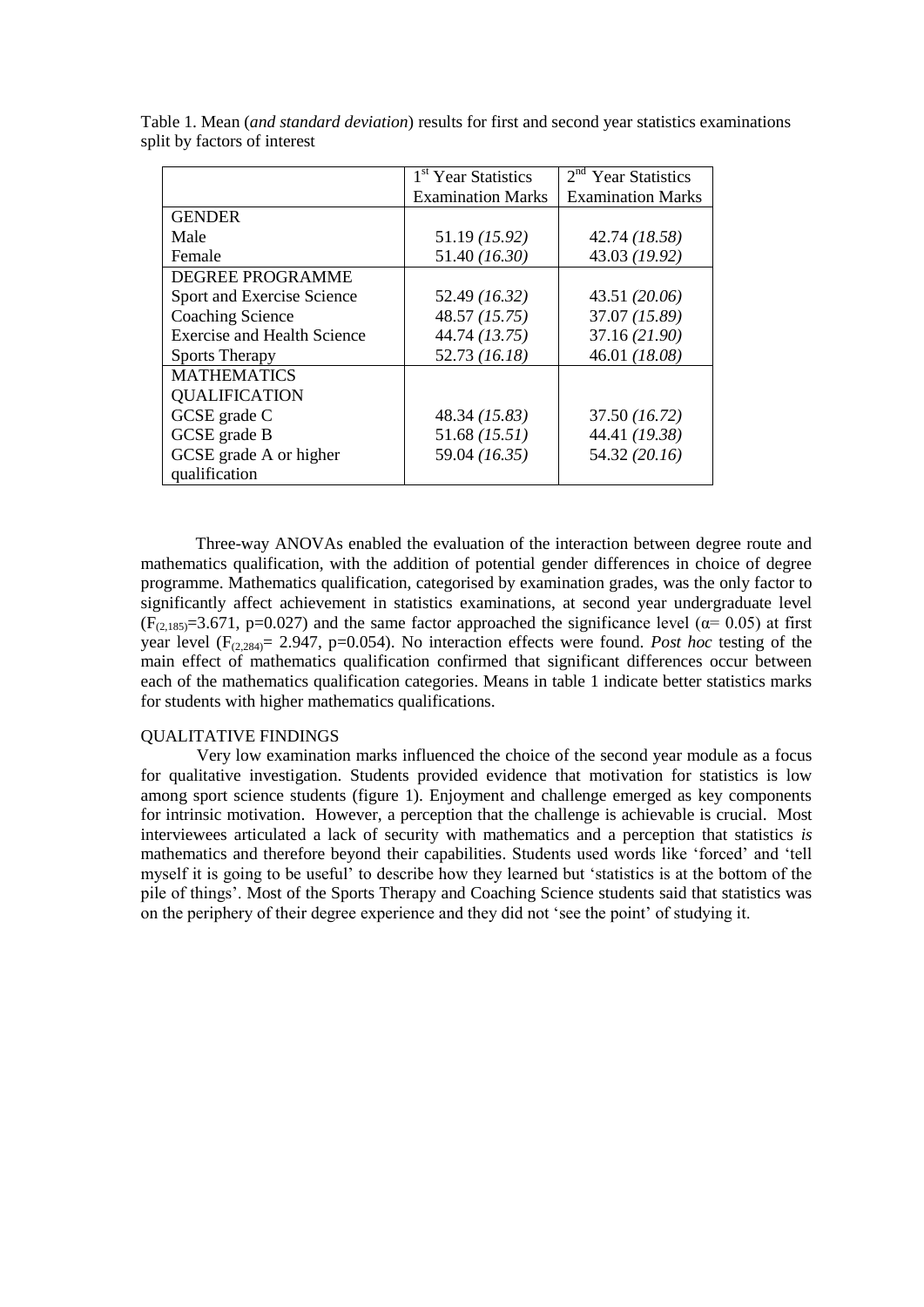# Figure 1 Inductive thematic analysis of students' motivation for Statistics



Interviewees were asked to evaluate the three main pedagogic strategies encountered during the module. These were described to them as

Fully directed: whole class activity led by a tutor;

Front loaded: initial guidance and classroom discussion followed by group or individual work on a problem;

Problem solving: work on a sports science problem with no prior guidance towards a solution.

Tutors aimed to maintain constructivist perspectives on learning and teaching through each of these strategies. They aimed to provide practical experiences within which students could share prior knowledge and build solutions to problems. Figure 2 shows the commonality and differences of opinion expressed by the twelve individuals. The most important finding was that students disliked the fully directed strategy, but perceived this method to be used most often.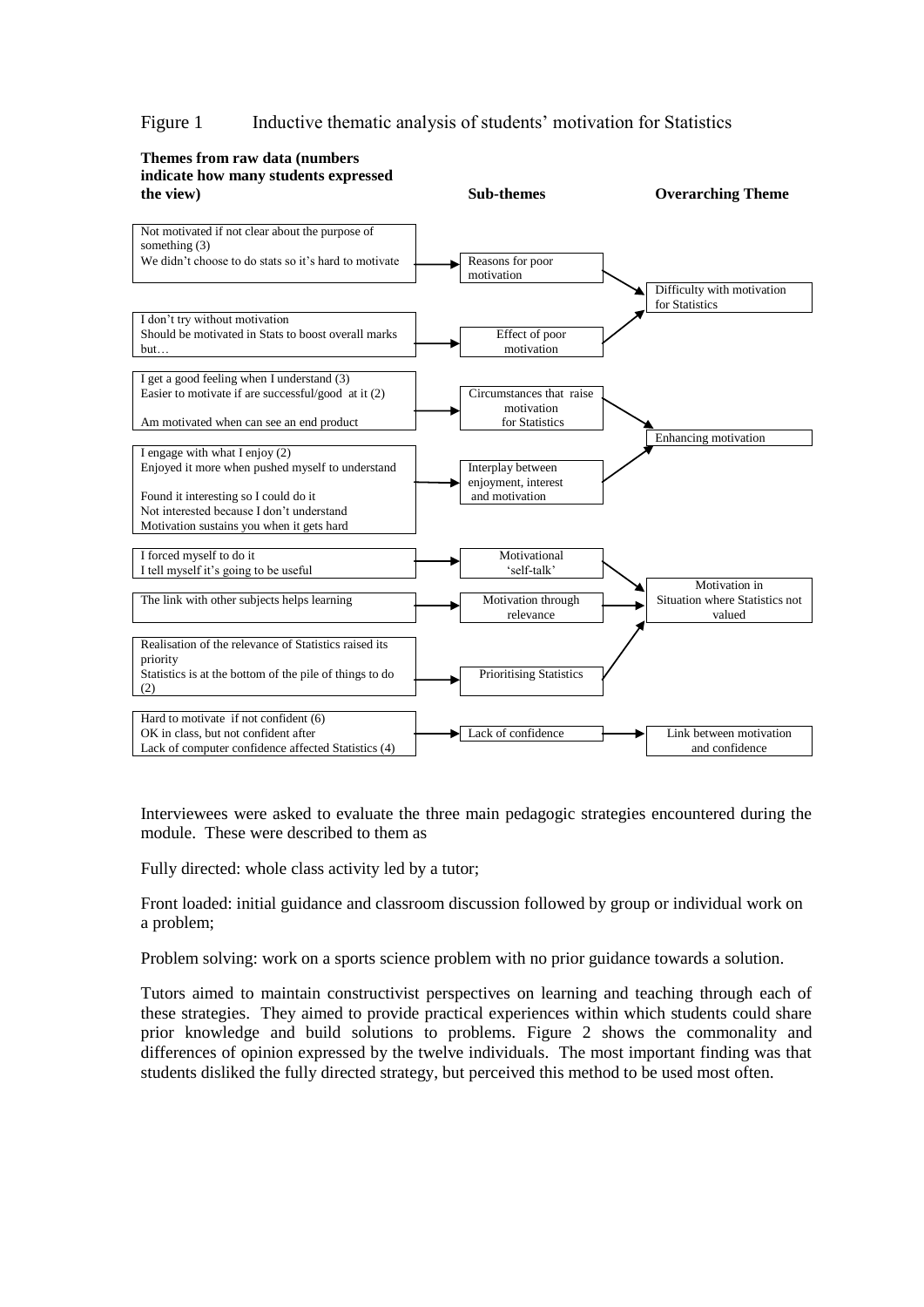

Figure 2 Deductive analysis of students' feelings about each pedagogic strategy

#### **CONCLUSIONS**

The perceived importance of mathematics was evidenced by the results. It was concluded that these findings could be partially attributed to a mathematical bias in teaching. The organisation of statistics classes was around a particular statistical technique, with session titles such as 'Measures of Variability' or 'The t-test'. Students felt that they were directed to conduct analysis. In an applied setting such as Sports Science data handling and interpretation needed to be brought to the fore. Assessment through examination, dominated by computational demand, emphasises the procedure over application of statistics. It is likely that the situated, contextual nature of statistics was not sufficiently explicit for students to appreciate the need to look beyond a numerical answer.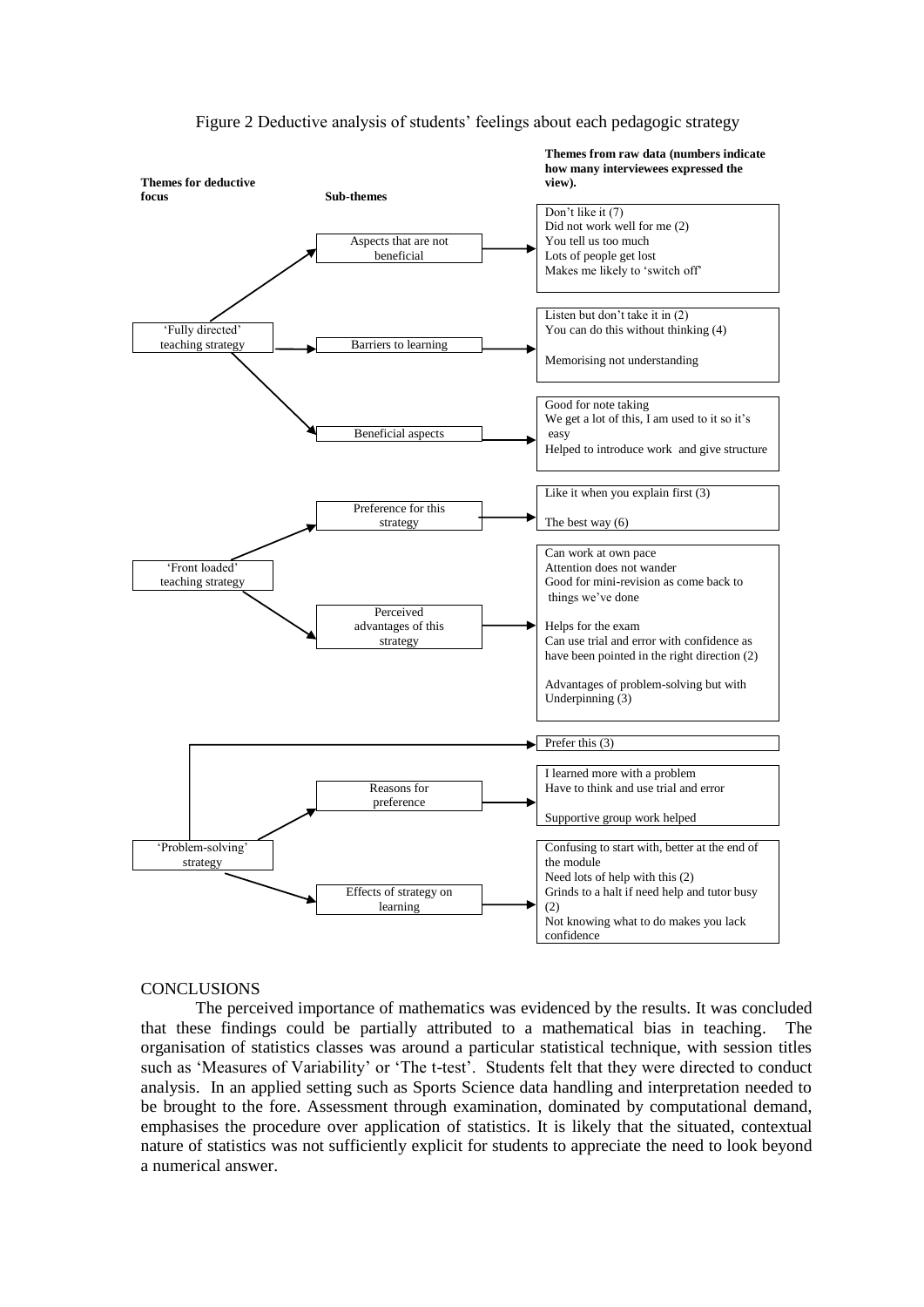Statistics requires data from other disciplines, but its value is compromised if a dominant focus renders it invisible. There are three issues here. Firstly, there is a need to locate specifically what statistics means in sports science. Secondly, innovative pedagogic strategies need to be explored that emphasise the characteristics of statistics that distinguish it from mathematics. Finally, the rationale for assessment through examination should be considered carefully. Not only did examinations appear to strengthen the perceived relationship between statistics and mathematics, but they encouraged superficial memorisation of facts. This transient knowledge does not prepare students to assimilate the volumes of data that are a facet of modern society. Teaching through relevant sports science problems rather than from the perspective of statistical procedures is beneficial, but only if the "real-world" data that the students collect or are exposed to is *real for them*. As one student explained to the author, "it has to matter to us". Scientific reports and projects are better forms of assessment if statistics teaching is problem-centred.

Hencken"s (2005) claim that many sports science lecturers lacked the confidence necessary to teach statistics effectively, resonates with my experiences. Dialogue between lecturers within the dominant sports science and the non-dominant statistics disciplines needs to be enhanced through purposeful professional development opportunities that push the boundaries of modular degree structures, prevalent in higher education in the UK. Continuing professional development for tutors is vital if statisticians are to be aware of developments in sports science, and tutors from sports disciplines are to gain confidence with statistics. This situation would be the case for any academic degree programme that includes statistics modules. Professional development should be available to assist tutors to have the confidence to abandon teachercentred, transmission modes of teaching and allow students to challenge their understanding.

### REFERENCES

- Becher, T. and Trowler, P.R. (2001) *Academic tribes and territories: intellectual enquiry and the*  culture of disciplines. 2<sup>nd</sup> edn. Buckingham: SRHE/Open University Press.
- Chatzisarantis, N.L.D. and Williams, C. (2006) "The impact of Schmidt"s teaching method on motivation to study statistics", *The Higher Education Academy Hospitality, Leisure, Sport and Tourism Network* [Online]. Available at: http:/[/www.hlst.heacademy.ac.uk/projects/r5\\_chatzisarantis\\_report.pdf](http://www.hlst.heacademy.ac.uk/projects/r5_chatzisarantis_report.pdf) (Accessed: 7 March 2006).
- Davies, N. (2006) "Real data, real learning and the London Olympics", *Significance,* 3(2), pp.94- 96.
- Graham, A. (2006) *Developing thinking in statistics.* London: Paul Chapman Publishing.
- Hencken, C. (2005) 'Making research methods more "attractive" to sport and exercise science students", *The Sport and Exercise Scientist,* 3(Mar), pp.10-11.
- Lane, A.M., Dale, C. and Horrell, A. (2006) "Differentiating work for statistics modules in sports degrees", *Journal of Further and Higher Education,* 30(3), pp.295-302.
- Lane, A.M, Devonport, T.J. and Horrell, A. (2004) "Self-efficacy and research methods", *Journal of Hospitality, Leisure, Sport and Tourism Education,* 3(2), pp.25-37. [Online]. Available at: http:/[/www.hlst.heacademy.ac.uk/johlste](http://www.hlst.heacademy.ac.uk/johlste) (Accessed: 5 January 2006).
- Lane A.M., Devonport, T.J., Milton, K.E. and Williams, L.C. (2003) "Self-efficacy and dissertation performance among sports students", *Journal of Hospitality, Leisure, Sport and Tourism Education,* 2(2), pp.59-66. [Online]. Available at: http:/[/www.hlst.heacademy.ac.uk/johlste](http://www.hlst.heacademy.ac.uk/johlste) (Accessed: 6 July 2007).
- Lane, A.M., Hall, R. and Lane, J. (2002) "Development of a measurement of self-efficacy specific to statistics courses in sport", *Journal of Hospitality, Leisure, Sport and Tourism Education,*  1(2), pp.47-56. [Online]. Available at: http:/[/www.hlst.heacademy.ac.uk/johlste](http://www.hlst.heacademy.ac.uk/johlste) (Accessed: 5 January 2006).